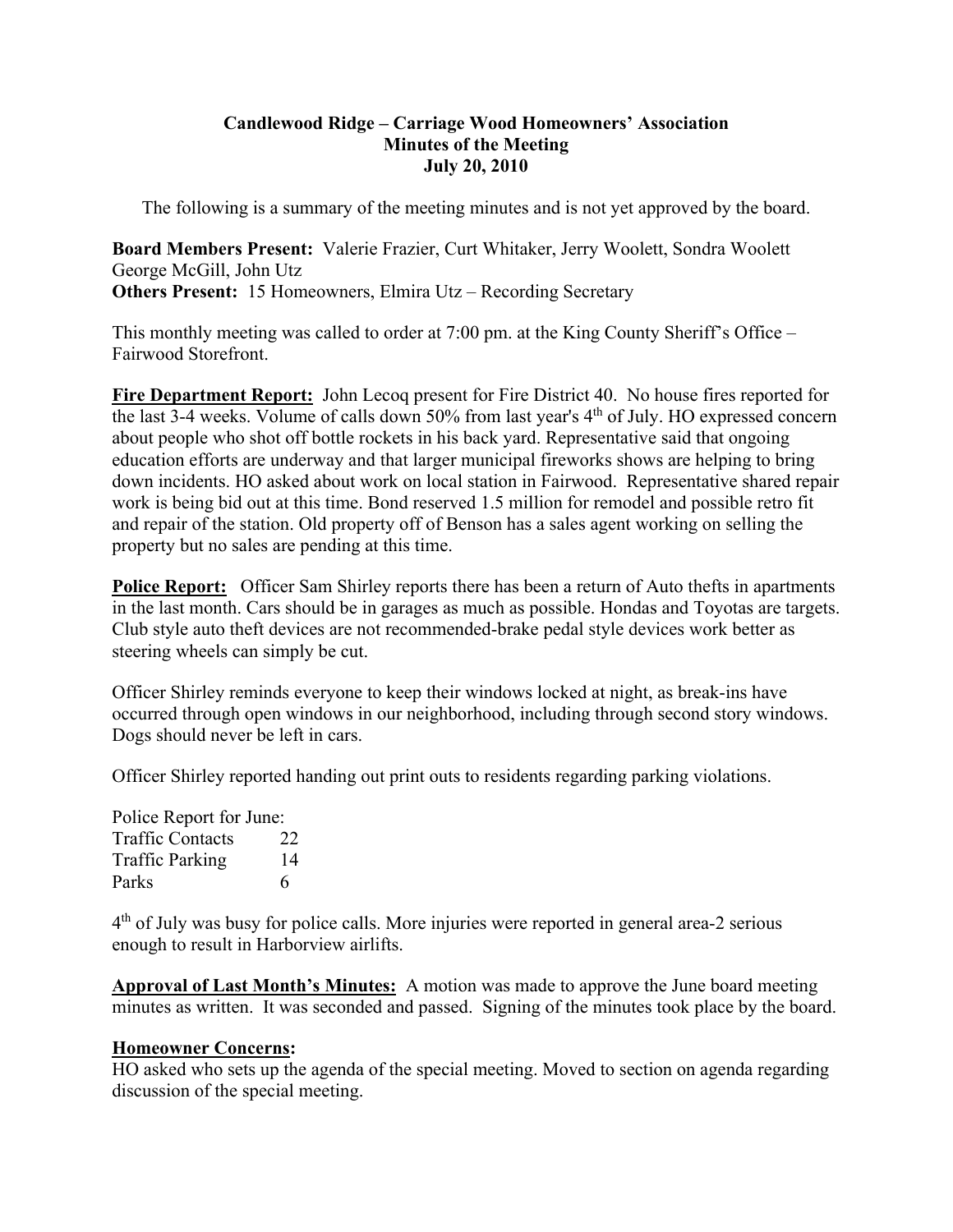HO expressed disapproval of minutes based on asserted request that specific comment were not included-such as alleged comments made by board members which the HO felt were disrespectful.

Secretary answered there had been a long ranging debate with comments from the floor and the board and the minutes did reference the business that took place. The purpose of the minutes, as per her understanding and instruction from the board, is to record business not extraneous negative comments made by any party unless it is germane to the business record. But, in any case, the Secretary does not remember the comment or request.

Common Area Maintenance chairperson noted that the Secretary does not need to defend the minutes as they are approved by the board before publishing and additionally voted on and signed in by the board for the record.

#### **Committee Reports: Treasurer's Report:**

- 1. End of June 2010 Financial Statement Summary Facts:
	- We have started the year in near normal fashion. 84% of our projected budgeted income has been received.
	- We are significantly over budget with regard to legal fees. We have required legal advice and help due to, among other things, two Chapter 13 Bankruptcies, one Chapter 7 Bankruptcy, four Foreclosures and three complaints that have not been resolved over an extended period of time.
- 2. As of July 12 we had 64 homeowners who were delinquent in payment of their dues.
- 3. A meeting was held with our bookkeeper and concerning the issue of depositing checks. She has agreed to deposit checks received at least twice a month. This action was taken to insure homeowners should be able to verify their payments have cleared the bank in a reasonable period of time.
- 4. It appears likely there will be another increase in postage at the beginning of next year. We probably should consider buying between 3000 to 5000 forever stamps before year's end as we did two years ago.
- 5. We have received our State Farm insurance renewal statement. The cost to renew has gone down about \$1200. There were some modifications made to the policy, but after talking to our local insurance agent it appears that those changes have little to no impact on our coverage.
- 6. Six new liens and four satisfactions/releases were recorded this reporting period.
- 7. A management company has been contacted to determine the costs associated with having such a company manage our HOA finances. We will try to schedule a meeting with them in the next few weeks. At this point in time we consider this a fact finding period.

Twenty hours of random sheriff's patrols were provided to the community during the month of June.

HO question-does the treasurer live in the HOA? HO question-why did you hire someone who is violating their own HOA? Answer from the Chairman-it is not the business of the board to intrude into our bookkeeper's living arrangements.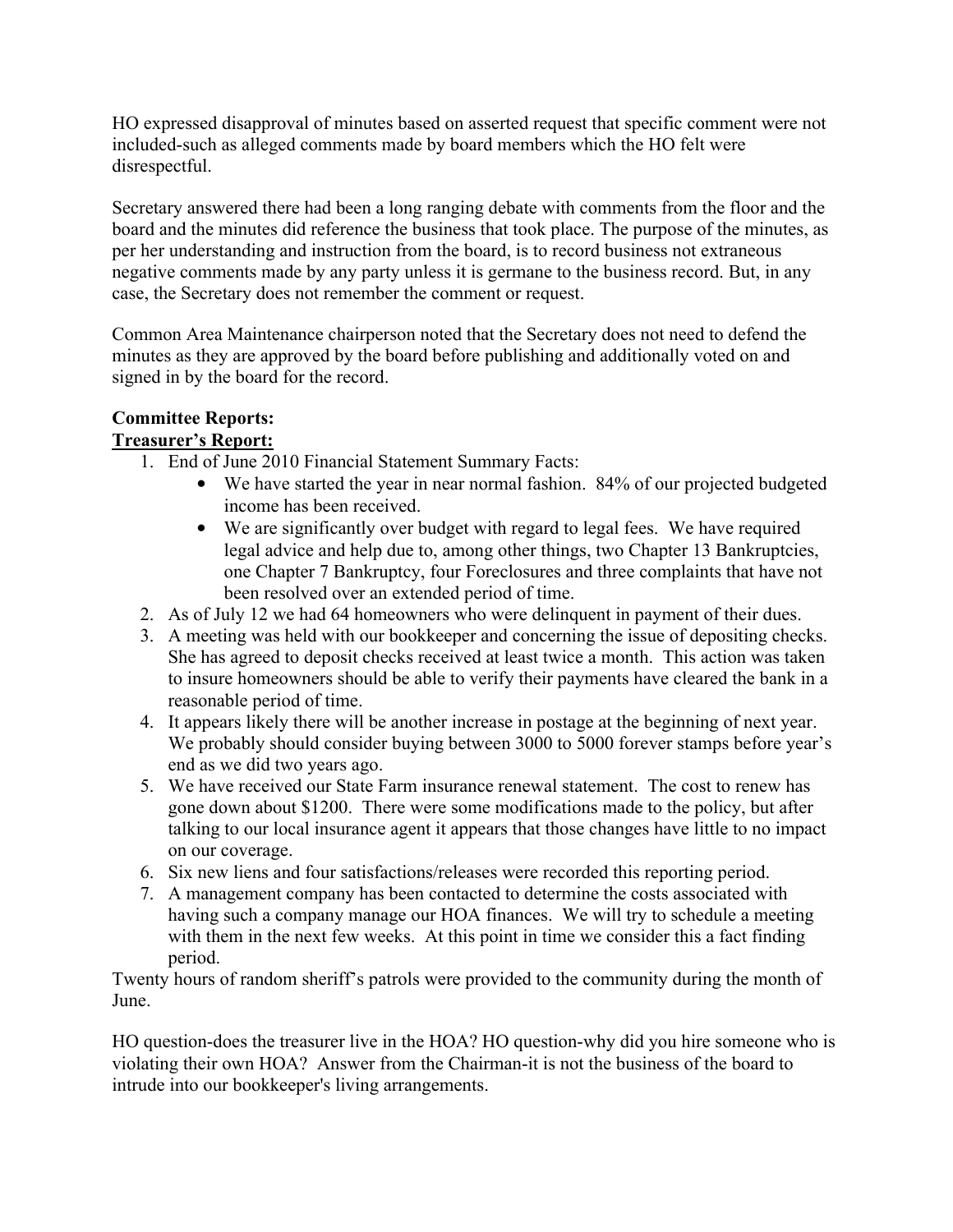# **ACC Report:**

- 1. Twenty ACC requests were submitted since the last meeting. Two were for decks, one for a shed, one for landscaping, two for roofs, three for fences, seven for paint, and four for miscellaneous projects.
- 2. Reminder Our CC&Rs and Rules and Regulations clearly state that exterior projects such as roofs, painting, fencing, decks, driveways, major landscaping and patios require the submission and approval of an ACC request before commencing the project. The ACC has up to 30 days to respond to an ACC request but tries to respond much sooner than that. It is recommended that if a response to an ACC request has not been received within two weeks, the homeowner should contact the ACC Chairman via email at  $architecture@crcwhoa.org$  or by leaving a voice message at 425-738-8611. For emergency type repairs notify the ACC Chairman as indicated above and mention that it is an emergency type situation. Please do not contact the ACC chairman via a home phone number.

Please remember we do not accept ACC request forms via email. Please mail them to CR/CW HOA, PO Box 58397, Renton, WA 98058.

## **Common Areas Maintenance Report:**

- 1. Reminder to all Homeowners It is our responsibility (Not King County's) to keep the street drains clear. Please clear the debris and leaves from the drains by your house and at the ends of your street.
- 2. We continue to have branches and trees fall onto the paths at CR Park. Please contact commonareas  $@$ crcwhoa.org or call 425-738-8611 and leave a message if you notice any trees or branches at either park or any of the Common areas or entrances.
- 3. Several areas mainly by the parks in CR need bark. Bryan from Canber inspected which areas needed bark and they recommend adding 40 yds in all common areas that need it for a price of \$2628.
- 4. The large slide at CR Park has developed a large bubble. Chariperson contacted SiteLines and they looked up our order and we have 3 years remaining on our 10 year warranty, however it is pro-rated. The replacement cost would be \$1079 plus labor. During our email exchange they kept referring to the slide as a flip slide – turns out that the entire slide can be removed and turned over and turned end to end and the bottom side is identical to the top. They sent me instructions and I am pretty sure I can do it with the help of one or two helpers as the slide weighs quite a bit. If anyone would like to help please contact me.
- 5. Soos Creek W & S turned on the water at our 3 meters for the sprinkler system. We need to have all three meters checked for back flow pressure as required by WAC and Soos Creek. The inspections cost \$75 per meter and the fee to turn them on is \$28 per meter. When the inspections are done we will turn the sprinklers on for 3 days a week 1 hr each time.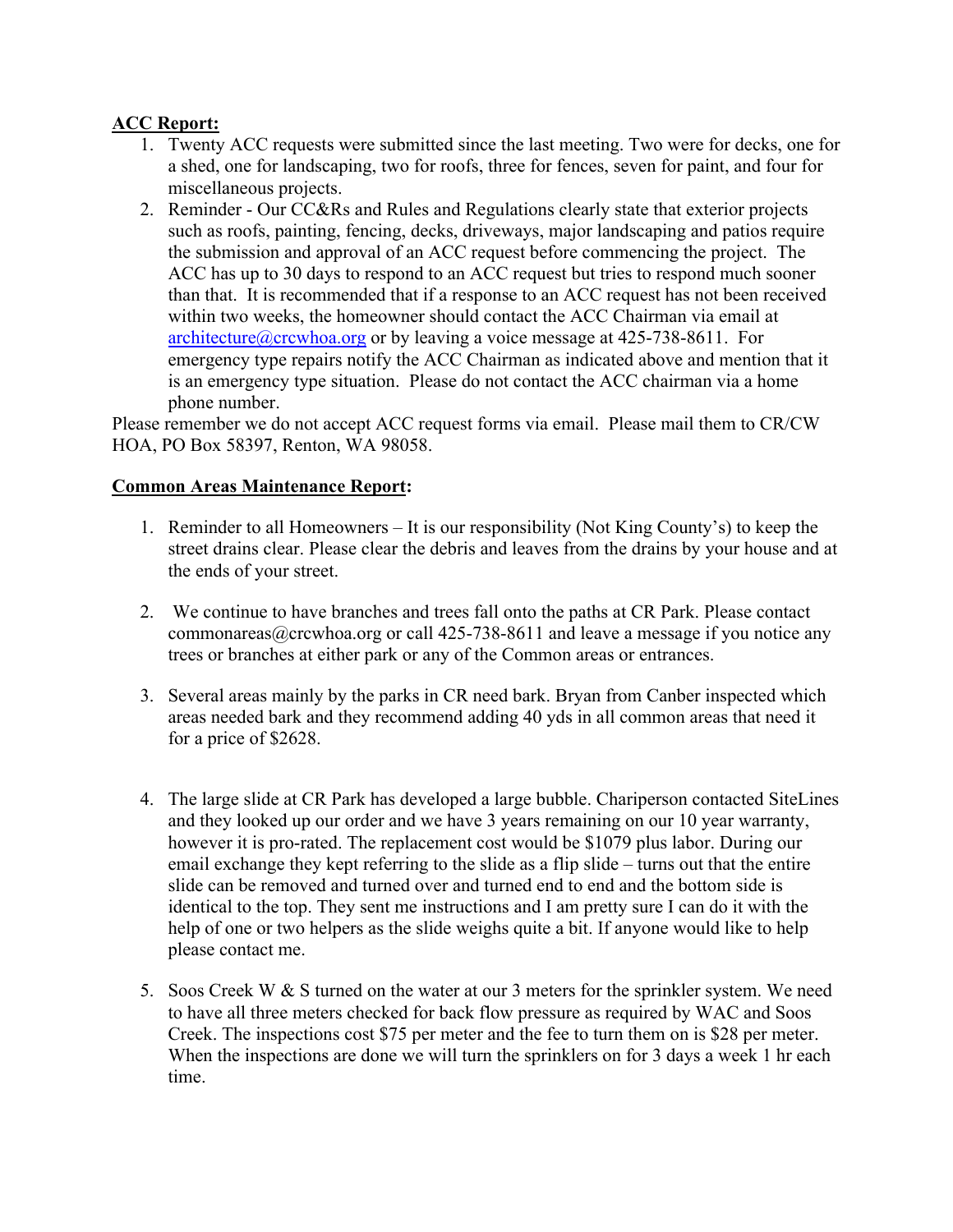- 6. Clements Const. (company who built our bridge in CR) inspected the bridge deck-it is safe but some boards are not level and should be repaired before they become a tripping hazard.
- 7. CR HO requested assistance in maintenance of center island in cul de sac. I asked Canber to look at it and they recommend removal of the large fir tree – the quote is \$290.18.
- 8. CW HO requested that a large bush at the center entrance be removed or trimmed down as it is making a mess on his property and casting a huge shadow in his yard not allowing his plants to grow. Canber has removed. When the bush grows back they will keep it pruned to grow no higher than the top of the fence.
- 9. HO whose house backs up to CW Park has priced plants to plant along the fence that has been vandalized. I told her that we might help in some way. Canber has looked at and given us a quote – they recommend 24 Hawthorne shrubs (an evergreen with thorns), 12 six foot Arborvitae (pyramidalis) alternating and evenly spaced. All labor, plants and bark for \$2425.43. Discussion tabled until next meeting.
- 10. Please keep a watch for suspicious Activity and call 911 we have a case number to report any after hour or unruly activity in the Parks #09-179682.

Reminder: Our parks are private parks which exist for the use and enjoyment of HOA residents, their families and guests. They are not public parks. Our park usage rules apply to everyone. Following are some of the rules that have been established to maximize safety, and minimize liability and maintenance cost:

A. Park Hours: 9:00 am to dusk.

B. No Smoking, alcohol, drugs, loud music, golfing, motorized vehicles or Fireworks are allowed.

C. Animals must be leashed and owners are responsible for cleaning up after their animals.

## **Complaints Negotiations Report:**

- 1. There are currently 13 open active complaints
	- a. 5 are in the fines stage
	- b. 6 have received their  $1<sup>st</sup>$  non-compliance letter
	- c. 2 have received their  $2<sup>nd</sup>$  certified non-compliance letters
	- d. Three of our active complaints have been turned over to our attorney.
	- 2. Three non-compliance issues were closed since the last meeting.
	- 3. Reminder:

**Typically we do not investigate and submit non-compliance letters in response to anonymous complaints. We expect complaints to be signed, and an address and phone # to be provided so additional information, if needed, can be requested.** 

## **Capital Improvement Committee:**

Nothing new to report. Please contact board if you have any suggestions.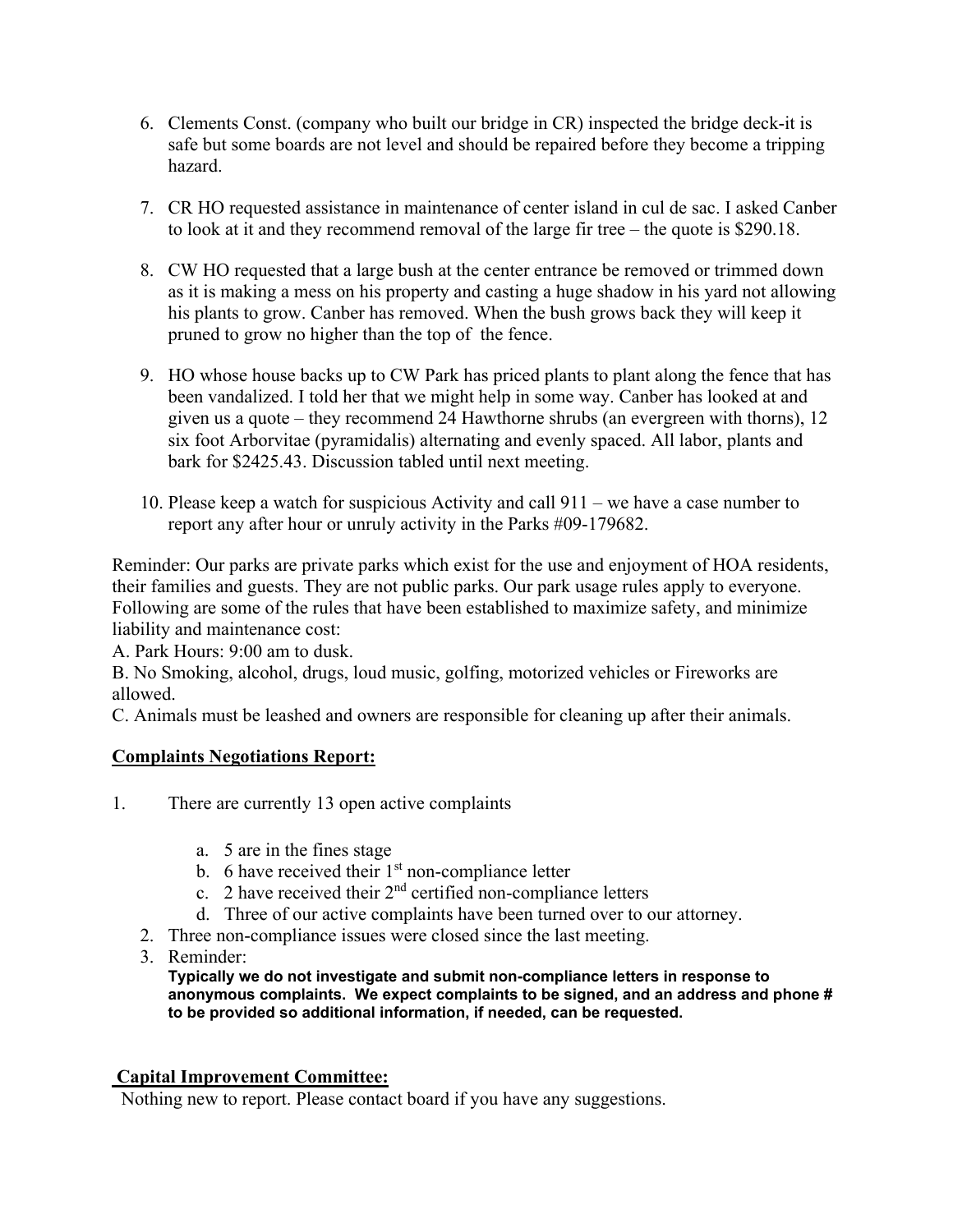### **Legal and Insurance Report:**

No news on settlement of Legal fees in Lowery suit other than a submission of extension request.

Special meeting notice is not completed-hope to be finished by the end of the week. Chairperson apologized for the delay. Request by legal chair to receive an email by the HO group requesting the meeting if the document is not ready for review by the following Friday.

Far ranging conversation from HO's about the special meeting request in which HO's express dismay that the notice is not prepared and suggest it is purposefully being delayed. Explanation from chairperson is that he is being careful about making sure it is done correctly, has no interest in causing a delay, and reminds everyone that the board is volunteer based and are doing the best they can to be prompt.

Insurance agent has been called to evaluate stones boarding the CW park for safety.

#### **Nominating committee Report:**

Nothing to report.

#### **Rental Home / Change of Address Committee**

Changes of Address and Rentals

 Reminder – When HOA correspondence needs to be delivered to an address other than the HOA street address, your HOA needs to be notified in writing of the correct address to send the correspondence. This applies to absentee homeowners who are renting or leasing their homes, homes that are vacant, and homeowners who choose to receive their correspondence at a PO Box or alternate address. In addition homeowners who are renting or leasing are required to comply the provisions of the Leasing/Rental of Homes/Tenants Rules and Regulations.

#### **Old Business:**

Special Meeting Discussion:

HO comments that there is too much dissension and she'd like to see it resolved positively. She thinks the group should be able to discuss Covenant changes directly at the Special Meeting in order to get what she sees as the root issue resolved.

HO says he'll have a suggestion to offer those board members who feel overworked when the special meeting occurs.

HO asked who validated the proxies and alleged that the board "threw out the votes". Chair asked the HO not to make unsupported accusations. The Board validated the requests for the special meeting since the bookkeeper felt it was an uncomfortable position based on the previous lawsuit. The Special Meeting will be called as enough requests were validated.

Unsolicited comments continued to come from the floor. 2 board members chose to leave because they felt the comments from the floor were abusive and intolerable. HO's guest said something to one of the Board members as they left, and then alleged the board member was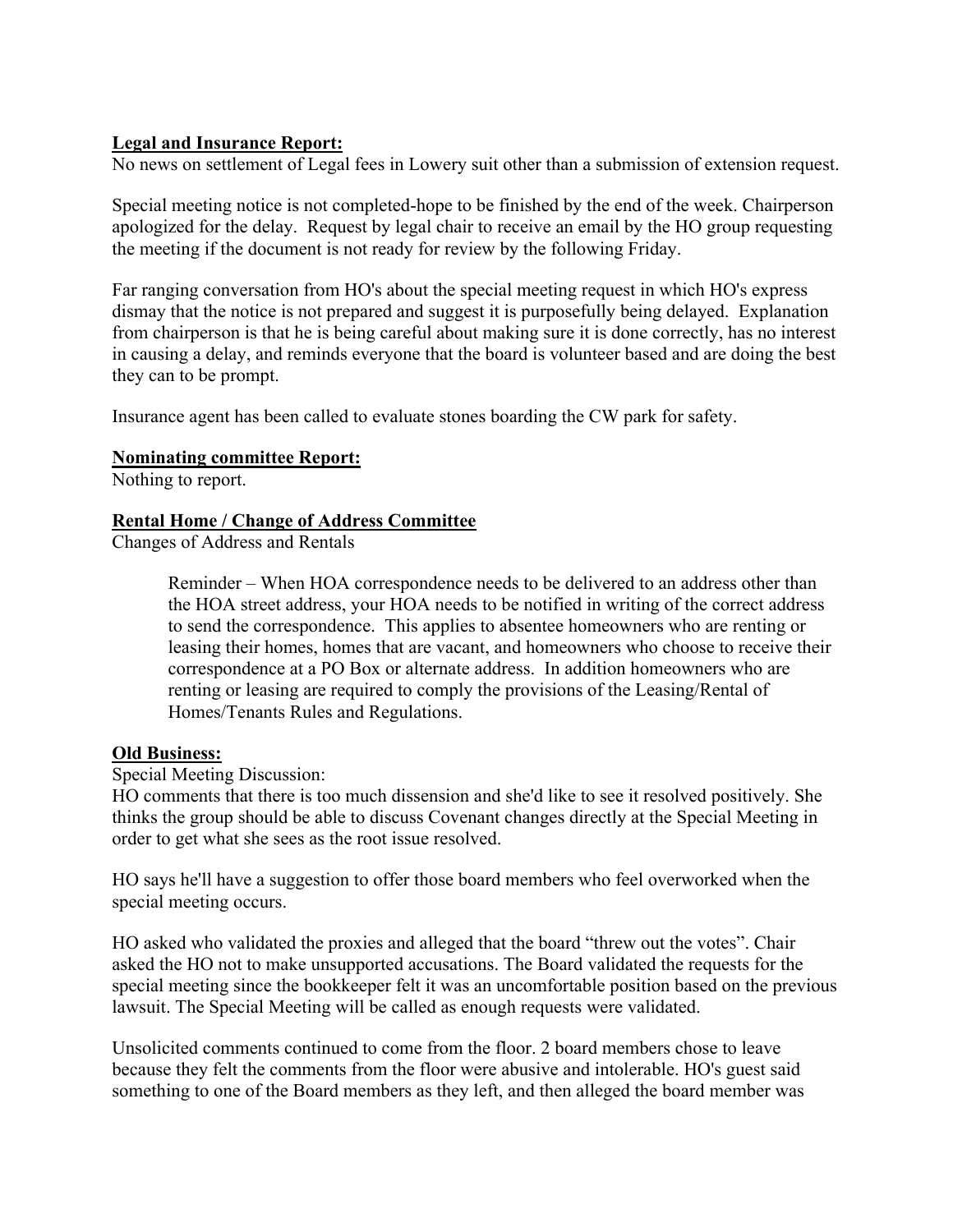inappropriate in response. Any exchange was not board business, specifics were not confirmed as they were inaudible to many in the room. Reference to the issue is included in these minutes at the insistence of HO's at the meeting.

Chair asked for calm and respect from both sides.

HO wants discussion of CC&R's and wants to present the discussion at the special meeting. It was shared that the CC&R changes were not part of the documents regarding the request for the special meeting. The request for the special meeting lists specific agenda items. In any case, there would not be enough quorum to make a vote to the CC&R's.

Suggestion to hand out CC&R statement made by a HO and to have a table to collect comments and emails. Chair felt the suggestion was reasonable. The special meeting notice does not have any listing of a CC&R discussion but a table outside may be possible.

In order to expedite the check in process of the special meeting HO's are reminded to bring their HOA number.

HO asked how other issues the Chair previously identified will come out in this process. Chair answered that if he is replaced at the Special Meeting, the issues he's brought up will be un addressed. He doesn't agree with all that's been said but process is important and it's a mistake to lump in all Board members when the process fails.

### **New Business:**

Motion to re-bark area-not to exceed 3000. Motion Passed. Motion to have Clemen's Construction repair bridge in CR park-not to exceed \$1500.00. Motion Passed.

#### **A motion was made to adjourn the meeting at 8:25 pm.**

**Welcoming Committee** – If you are new to the neighborhood and would like an HOA information packet, call the HOA phone number at 425-738-8611 and leave a voice message or send an email request to HYPERLINK "mailto:info@crcwhoa.org"info@crcwhoa.org.

**Special Topics:** Visit our Website and contact the HOA via Email at: Web – HYPERLINK "http://www.crcwhoa.org/"www.crcwhoa.org Email – HYPERLINK "mailto:info@crcwhoa.org"info@crcwhoa.org

#### **Next Board Meetings:**

Aug  $17<sup>th</sup>$  Oct 19th Sept 21st

Meetings are usually held at **7:00 pm.** at the Sheriff's Office, Albertson's Shopping Center. All Homeowners are welcome to attend.